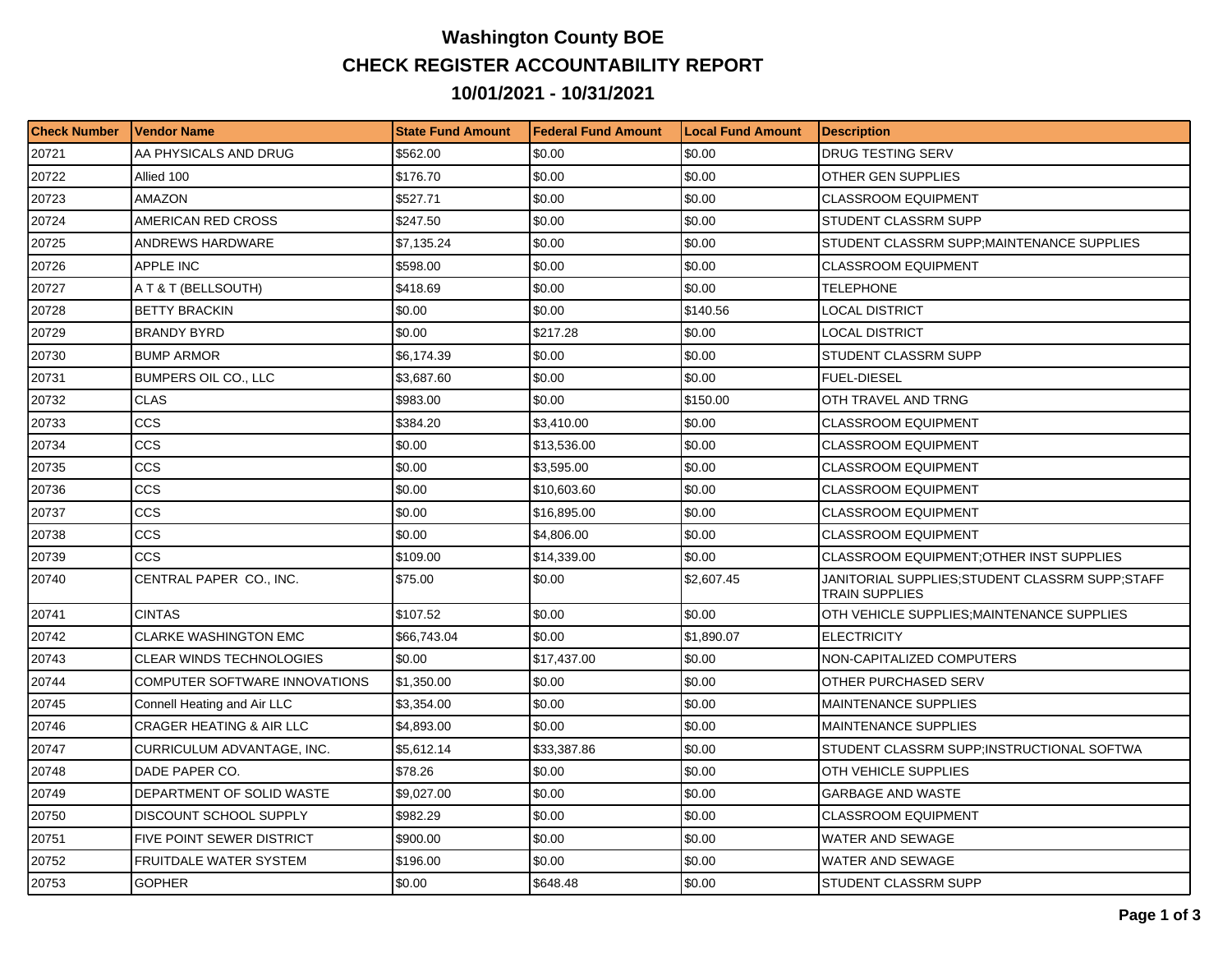| <b>Check Number</b> | <b>Vendor Name</b>             | <b>State Fund Amount</b> | <b>Federal Fund Amount</b> | <b>Local Fund Amount</b> | <b>Description</b>                        |
|---------------------|--------------------------------|--------------------------|----------------------------|--------------------------|-------------------------------------------|
| 20754               | JEFFREY FORD                   | \$107.52                 | \$0.00                     | \$0.00                   | OTH TRAVEL AND TRNG                       |
| 20755               | JOHNSON CONTROLS               | \$0.00                   | \$0.00                     | \$1,326.80               | OTHER PURCHASED SERV                      |
| 20756               | JON WARR                       | \$975.00                 | \$0.00                     | \$0.00                   | OTHER PURCHASED SERV                      |
| 20757               | KARLA TAYLOR                   | \$0.00                   | \$547.50                   | \$0.00                   | <b>STUDENT ED SERVICES</b>                |
| 20758               | KIMBERLY MILLER                | \$0.00                   | \$825.00                   | \$0.00                   | OTHER PURCHASED SERV                      |
| 20759               | <b>KRISTYE CHASTANG</b>        | \$0.00                   | \$1,480.00                 | \$0.00                   | OTHER PURCHASED SERV                      |
| 20760               | LAKESHORE LEARNING MATERIALS   | \$1,266.13               | \$0.00                     | \$0.00                   | STUDENT CLASSRM SUPP                      |
| 20761               | LEROY WATER & FIRE PA          | \$447.36                 | \$0.00                     | \$0.00                   | <b>WATER AND SEWAGE</b>                   |
| 20762               | <b>LYLIA RIVERS</b>            | \$0.00                   | \$315.84                   | \$0.00                   | LOCAL DISTRICT                            |
| 20763               | <b>MACKIN LIBRARY MEDIA</b>    | \$1,368.10               | \$0.00                     | \$0.00                   | LIBRARY BOOKS                             |
| 20764               | <b>MARINA PRESLEY</b>          | \$0.00                   | \$0.00                     | \$731.16                 | <b>OTHER MISC REVENUES</b>                |
| 20765               | <b>MCGRIFF TIRE</b>            | \$1,159.44               | \$0.00                     | \$0.00                   | TIRES                                     |
| 20766               | <b>MCINTOSH WATER WORKS</b>    | \$1,086.11               | \$0.00                     | \$0.00                   | WATER AND SEWAGE                          |
| 20767               | MILLRY COMMUNICATIONS          | \$176.91                 | \$0.00                     | \$1,401.04               | TELEPHONE                                 |
| 20768               | MILLRY WATER WORKS             | \$372.72                 | \$0.00                     | \$0.00                   | WATER AND SEWAGE                          |
| 20769               | IN H & A, LLC                  | \$8,497.55               | \$0.00                     | \$0.00                   | NON-CAPITALIZED COMPUTERS                 |
| 20770               | NATIONAL HEALTHCAREER ASSOCIAT | \$0.00                   | \$310.00                   | \$0.00                   | STUDENT CLASSRM SUPP                      |
| 20771               | NCCER ACCREDITATION DEPT       | \$0.00                   | \$1,960.00                 | \$0.00                   | <b>CLASSROOM EQUIPMENT</b>                |
| 20772               | Nicholas Sullivan              | \$224.42                 | \$0.00                     | \$0.00                   | OTH TRAVEL AND TRNG                       |
| 20773               | NOVA-TECH INTERNATIONAL, INC   | \$345.58                 | \$0.00                     | \$0.00                   | <b>CLASSROOM EQUIPMENT</b>                |
| 20774               | PACE ANALYTICAL SERVICES LLC   | \$200.00                 | \$0.00                     | \$0.00                   | OTHER PURCHASED SERV                      |
| 20775               | PEARSON EDUCATION INC.         | \$1,186.52               | \$0.00                     | \$0.00                   | STUDENT CLASSRM SUPP                      |
| 20776               | PLASMACAM, INC                 | \$0.00                   | \$1,354.49                 | \$0.00                   | <b>CLASSROOM EQUIPMENT</b>                |
| 20777               | PUBLISHERS WAREHOUSE           | \$46,131.65              | \$0.00                     | \$0.00                   | TEXTBOOKS                                 |
| 20778               | PUBLISHERS WAREHOUSE           | \$32,435.10              | \$0.00                     | \$0.00                   | TEXTBOOKS                                 |
| 20779               | QUILL CORPORATION              | \$6,921.93               | \$503.66                   | \$0.00                   | STUDENT CLASSRM SUPP; OTHER INST SUPPLIES |
| 20780               | RENAISSANCE LEARNING, INC.     | \$8,930.00               | \$48,395.03                | \$0.00                   | INSTRUCTIONAL SOFTWA;TESTING SUPPLIES     |
| 20781               | RESOLUTIONS IN SPECIAL ED      | \$0.00                   | \$0.00                     | \$370.00                 | <b>LEGAL FEES</b>                         |
| 20782               | SAMANTHA WILLIAMS              | \$0.00                   | \$116.48                   | \$0.00                   | LOCAL DISTRICT                            |
| 20783               | SCHOOL SUPERINTENDENTS OF      | \$0.00                   | \$0.00                     | \$5,875.20               | <b>ASSOCIATION DUES</b>                   |
| 20784               | SUPER DUPER SCHOOL COMPANY     | \$1,007.40               | \$0.00                     | \$0.00                   | <b>STUDENT CLASSRM SUPP</b>               |
| 20785               | TATE S SERVICE CENTER          | \$260.00                 | \$0.00                     | \$0.00                   | OTH VEHICLE SUPPLIES                      |
| 20786               | TATE S SERVICE CENTER          | \$150.00                 | \$0.00                     | \$0.00                   | OTH VEHICLE SUPPLIES                      |
| 20787               | THOMPSON GAS-CHATOM            | \$362.06                 | \$2,200.00                 | \$1,654.27               | <b>CLASSROOM EQUIPMENT; PROPANE GAS</b>   |
| 20788               | TINA JONES                     | \$0.00                   | \$0.00                     | \$473.20                 | LOCAL DISTRICT                            |
| 20789               | TRANSPORTATION SOUTH           | \$969.92                 | \$0.00                     | \$0.00                   | VEHICLE PARTS                             |
| 20790               | TRANSPORTATION SOUTH           | \$662.55                 | \$0.00                     | \$0.00                   | <b>VEHICLE PARTS</b>                      |
| 20791               | TSA, INC                       | \$0.00                   | \$1,026.00                 | \$0.00                   | <b>CLASSROOM EQUIPMENT</b>                |